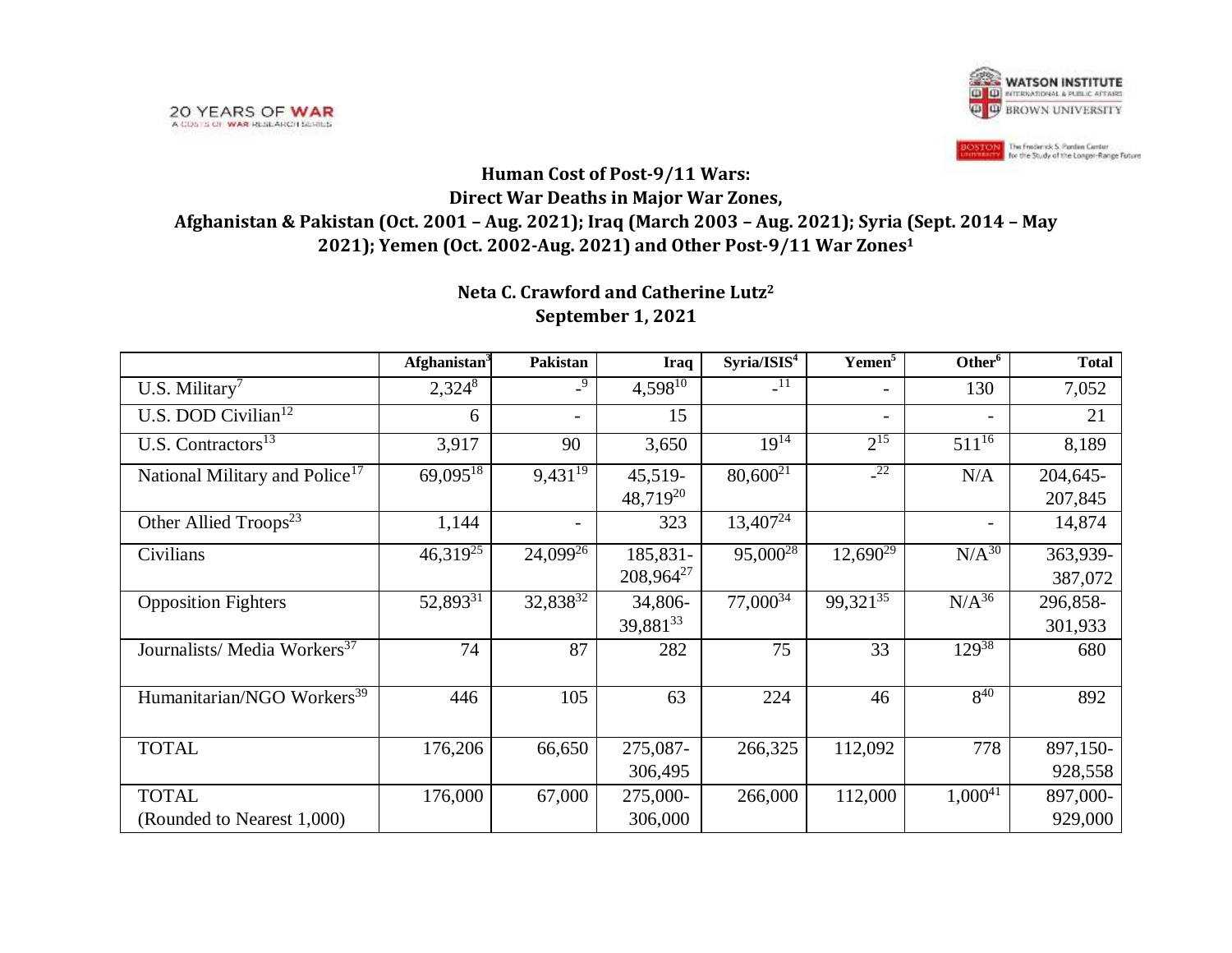<sup>2</sup> Neta C. Crawford is Professor and Chair of the Department of Political Science at Boston University and a Co-Director of Costs of War (COW) Project. Catherine Lutz is Research Professor and a Co-Director of the Costs of War Project at Brown University's Watson Institute.

<sup>3</sup> The deaths of Afghan military and police are not hard numbers in the same way as the deaths of U.S. and allied military personnel. There are political incentives to inflate opposition deaths and undercount the deaths of one's own side.

<sup>4</sup> U.S. air strikes in Syria began on 23 September 2014. COW is tracking deaths from that point, which marks the beginning of U.S. involvement. The major fighting in that war began in March 2011 and the total number of deaths perpetrated by all parties to the conflict is much higher, at least 2,000,000 more than enumerated here.

<sup>5</sup> The U.S. began drone strikes in Yemen in 2002 but the major fighting began when Saudi Arabia intervened in March 2015.

 $\overline{a}$ 

<sup>6</sup> Killed as part of Operation Enduring Freedom in Guantanamo Bay (Cuba), Djibouti, Eritrea, Ethiopia, Jordan, Kenya, Kyrgyzstan, Pakistan, Philippines, Seychelles, Sudan, Tajikistan, Turkey, Uzbekistan and Yemen from 7 October 2001-31 December 2014.

<sup>7</sup> Department of Defense Casualty Report, [https://dod.defense.gov/news/Casualty-Status/.](https://dod.defense.gov/news/Casualty-Status/) Through 16 August 2021. Not including civilian DOD personnel. Also see, Congressional Research Service, "American War and Military Operations Casualties," 29 July 2020, CRS Report RL 32492.

<https://fas.org/sgp/crs/natsec/RL32492.pdf> and Congressional Research Service, "Trends in Active Duty Military Deaths," Congressional Research Service, In Focus, Updated 17 May 2021, [https://fas.org/sgp/crs/natsec/IF10899.pdf.](https://fas.org/sgp/crs/natsec/IF10899.pdf)

<sup>8</sup> In Operation Enduring Freedom, 7 October 2001- 31 December 2014, Operation Freedom's Sentinel, after 31 December 2014. Including 12 U.S. service members killed on August 26, 2021. Mathew Brown, Joey Garrison, Tom Vanden Brook, and Josh Meyer, "Latest from Afghanistan: Officials: 11 Marines Navy Medic Killed in Suicide Bombings at Kabul Airport," *USA Today*, August 26, 2021.

[https://www.usatoday.com/story/news/politics/2021/08/26/afghanistan-news-kabul-evacuations-continue-pullout-deadline-looms/5592386001/.](https://www.usatoday.com/story/news/politics/2021/08/26/afghanistan-news-kabul-evacuations-continue-pullout-deadline-looms/5592386001/) Joel

Huylebroek, "12 U.S. Service Members Killed in Explosions Outside Kabul Airport," *The New York Times*, August 26, 2021,

[https://www.nytimes.com/live/2021/08/26/world/afghanistan-taliban-biden-news?referringSource=articleShare#kabul-aiport-explosion.](https://www.nytimes.com/live/2021/08/26/world/afghanistan-taliban-biden-news?referringSource=articleShare#kabul-aiport-explosion)

<sup>9</sup> Counted as part of Operation Enduring Freedom and Freedom's Sentinel, by the DOD. Included in Other figures here.

<sup>10</sup> In Operations Iraqi Freedom, New Dawn, and Inherent Resolve. The Department of Defense includes those who die in Iraq and Syria in the same category. Figures for U.S. military deaths in Operation Iraqi Freedom include casualties that occurred between March 19, 2003, and Aug. 31, 2010, in the Arabian Sea, Bahrain, Gulf of Aden, Gulf of Oman, Iraq, Kuwait, Oman, Persian Gulf, Qatar, Red Sea, Saudi Arabia and the United Arab Emirates. Operation New Dawn includes casualties that occurred between Sept. 1, 2010, and Dec. 31, 2011, in the Arabian Sea, Bahrain, Gulf of Aden, Gulf of Oman, Iraq, Kuwait, Oman, Persian Gulf, Qatar, Red Sea, Saudi Arabia and the United Arab Emirates. Operation Inherent Resolve includes deaths that occurred in Bahrain, Cyprus, Egypt, Iraq, Israel, Jordan, Kuwait, Lebanon, Qatar, Saudi Arabia, Syria, Turkey, the United Arab Emirates, the Mediterranean Sea east of 25° longitude, the Persian Gulf and the Red Sea. Operations after August 2014 (in Operation Inherent Resolve) include deaths in other operational locations, including Syria. <sup>11</sup> Included in Iraq figures. While the Costs of War Project does not breakout the number of U.S. service members who died in Syria, there are at least 9 total who died in Syria. Chad Garland, "Remembering US Troops Who Died in Iraq and Syria in 2020," *Stars and Stripes*, 1 January 2021,

[https://www.stripes.com/theaters/middle\\_east/remembering-us-troops-who-died-in-iraq-and-syria-in-2020-1.657100.](https://www.stripes.com/theaters/middle_east/remembering-us-troops-who-died-in-iraq-and-syria-in-2020-1.657100) Captain William "Pyro" DuBois,

Obituaries, *Post Independent*, December 9, 2014; US service member killed in blast in Syria, *Al Arabiya English,* 25 November 2016; Luis Martinez and

<sup>&</sup>lt;sup>1</sup> This chart tallies reported deaths caused by direct war violence. It does not include indirect deaths, namely those caused by loss of access to food, water, and/or infrastructure, war-related disease, etc. The numbers included here are approximations based on the reporting of several original data sources. Not all original data sources are updated through mid-August 2021; dates are noted in the footnotes. The allocation of deaths into categories is often disputed because actors disagree on whether a person killed was a combatant or non-combatant. Sources tend to be conservative, only counting deaths which researchers have verified through two or more independent sources. As noted below, there are not consistent reports or estimates for most of the deaths in the smaller war zones in the Other category.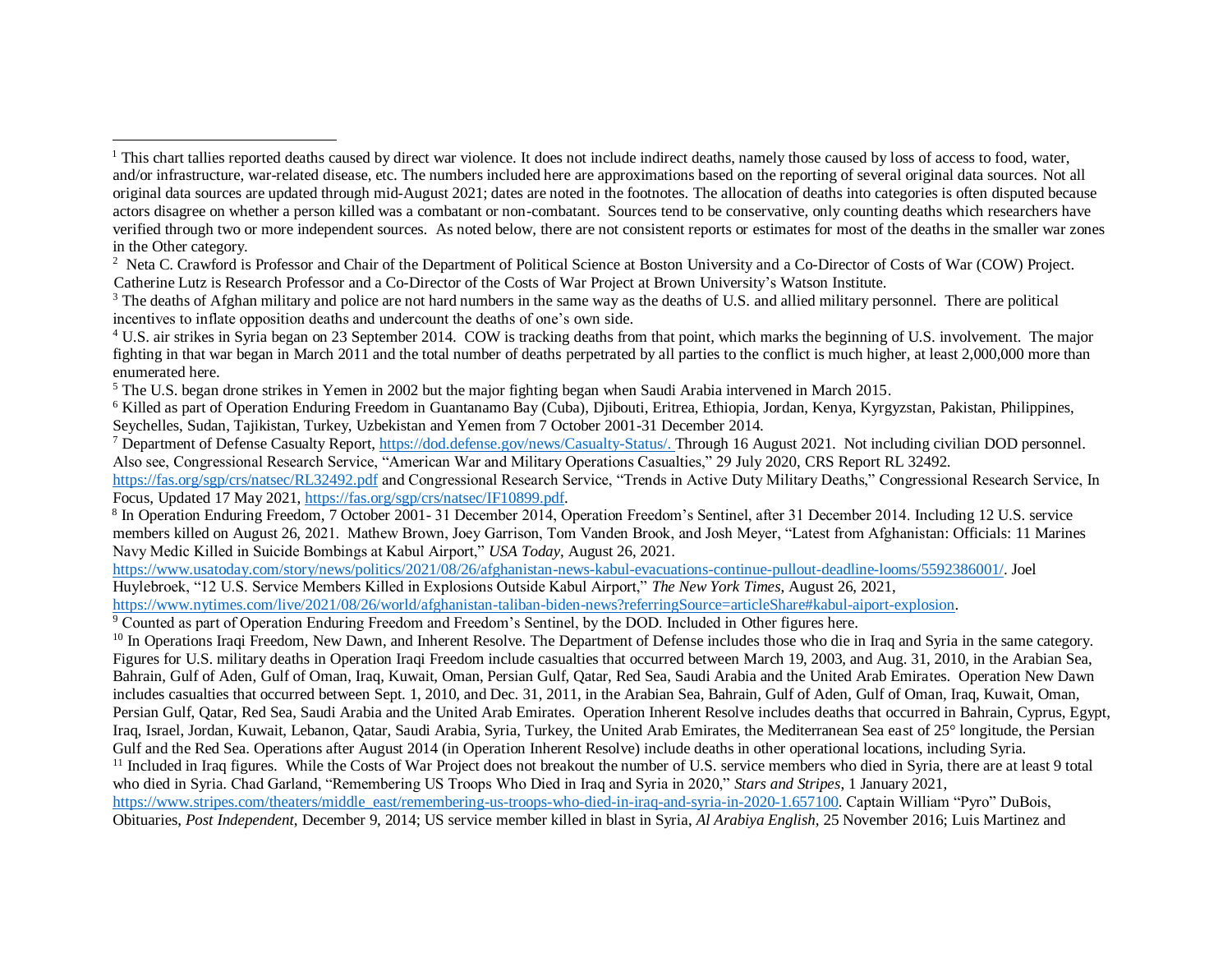Morgan Winsor, US service member killed in Syria identified as 22-year-old from Georgia. *ABC New*s, May 27, 2017; Barbara Starr, US and British troops killed in Syria blast. *CNN Politics*, March 30, 2018; Elizabeth McLaughlin and Luis Martinez, 3 of the Americans killed in bomb blast in northern Syria identified, *ABC News*, Jan. 18, 2019; Army private from southwest Detroit dies in Syria in non-combat incident, *ABC News, XYZ Detroit*, April 29, 2019. <sup>12</sup> Department of Defense Casualty Report [https://dod.defense.gov/news/Casualty-Status/.](https://dod.defense.gov/news/Casualty-Status/) Figures include deaths in other operational locations.

<sup>13</sup> Estimate based on United States Department of Labor (DOL). (2021). Defense Base Act Case Summary by Nation. Retrieved from: <https://www.dol.gov/owcp/dlhwc/dbaallnation.htm> (data 1 Sept 2001 - 31 March 2021). The figure given here is an estimate of total contractor deaths based on DOL numbers, namely the reported deaths plus an additional number of estimated unreported contractor deaths. The latter number is significant as indicated by a comparison of the percentage of foreign contractors working for the U.S. military in the warzone with the much lower percentage of foreign contractors among the reported contractor dead. The multiplier reflecting this disparity is 2.15 times the DOL number. The result is then rounded down to the nearest whole number. DOL data for contractor deaths: Afghanistan, 1,822; Pakistan, 42; Iraq, 1,698; Syria, 9; Yemen, 0. DOL lists an additional 79 workers whose location of death is pending.

<sup>14</sup> This does not include the estimated 150-200 Russian security contractors who have been killed between October 2015 and December 2017; Nemtsova, Anna (2018, January 2) "A Russian Blackwater? Putin's Secret Soldiers in Ukraine and Syria." *The Daily Beast*. [https://www.thedailybeast.com/a-russian](https://www.thedailybeast.com/a-russian-blackwater-putins-secret-soldiers-in-ukraine-and-syria)[blackwater-putins-secret-soldiers-in-ukraine-and-syria.](https://www.thedailybeast.com/a-russian-blackwater-putins-secret-soldiers-in-ukraine-and-syria)

<sup>15</sup> DOL reports no contractor deaths. However at least one contractor, John Hamen, was killed in Houthi custody in Yemen in 2015. "US Contractor in Yemen Dies in Rebel Custody," *VOA News. 10 November 2015,* [https://www.voanews.com/usa/us-contractor-yemen-dies-rebel-custody.](https://www.voanews.com/usa/us-contractor-yemen-dies-rebel-custody) 

<sup>16</sup> An estimate of total contractor deaths outside the listed war zones but likely connected to the named military operations in Iraq and Afghanistan, and the Philippines based on DOL numbers, plus the estimate for additional unreported contractor deaths. DOL-reported, including contractor deaths: Kuwait (112), Jordan (36), Saudi Arabia (25), Qatar (21), United Arab Emirates (13), Turkey (6), Uzbekistan (5), Oman (4), the Philippines (4), Kosovo (4), Kyrgyzstan (3), Djibouti (3), and Bahrain (2). Retrieved from: <https://www.dol.gov/owcp/dlhwc/dbaallnation.htm> (data 1 Sept 2001 - 31 March 2021).

<sup>17</sup> Includes National Military Forces and National and Local Police Forces.

 $\overline{a}$ 

<sup>18</sup> Through August 2021. There is uncertainty about the number of Afghan National Police and military deaths. *The New York Times* has documented at least 4,971 Afghan Security Force deaths in 2020 and 2021 through August. See, for example, [https://www.nytimes.com/2021/08/05/world/asia/afghanistan](https://www.nytimes.com/2021/08/05/world/asia/afghanistan-casualty-report-august.html)[casualty-report-august.html.](https://www.nytimes.com/2021/08/05/world/asia/afghanistan-casualty-report-august.html) This estimate adds to the *The New York Times* data through 2019 based on several sources. South Asia Terrorism Portal reports 1,991 Afghan Security Forces deaths in 2020 through 18 August 2021. In September 2013, U.S. General Joseph Dunford said that more than 100 Afghan Security Forces were being killed a week. Emma Graham Harrison, (2013, September 2) "Afghan Forces Suffering Too Many Casualties Says Top NATO Commander," *The Guardian,* [https://www.theguardian.com/world/2013/sep/02/afghan-forces.](https://www.theguardian.com/world/2013/sep/02/afghan-forces) In March 2014, *The New York Times* reported 13,729 Afghan National Security and Police deaths from 2001 to 2014. Nordland, Rod. (2014, March 3). "War Deaths Top 13,000 in Afghan Security Forces," *The New York Times,* retrieved from [https://www.nytimes.com/2014/03/04/world/asia/afghan-cabinet-releases-data-on-deaths-of-security-](https://www.nytimes.com/2014/03/04/world/asia/afghan-cabinet-releases-data-on-deaths-of-security-personnel.html?partner=rss&emc=rss&smid=tw-nytimes&_r=0)

[personnel.html?partner=rss&emc=rss&smid=tw-nytimes&\\_r=0.](https://www.nytimes.com/2014/03/04/world/asia/afghan-cabinet-releases-data-on-deaths-of-security-personnel.html?partner=rss&emc=rss&smid=tw-nytimes&_r=0) In January 2017, the Special Inspector General for Afghanistan Reconstruction (SIGAR) reported 6,785 Afghan National Defense and Security Forces (ANDSF) killed from January 1, 2016 to November 12, 2016, a rate of about 147 per week: [https://www.sigar.mil/pdf/quarterlyreports/2017-01-30qr.pdf.](https://www.sigar.mil/pdf/quarterlyreports/2017-01-30qr.pdf) In September 2018, Afghan President Ashraf Ghani said 28,529 Afghan security forces had been killed since 2015. Fahim Abed and Rod Nordland, "Afghan War Casualty Report: Nov. 9-15" *New York Times*,

[https://www.nytimes.com/2018/11/15/magazine/afghan-war-casualty-report.html?module=inline.](https://www.nytimes.com/2018/11/15/magazine/afghan-war-casualty-report.html?module=inline) In January 2019, President Ashraf Ghani said that there have been 45,000 security personnel killed since he took office in September 2014. See BBC, "Afghanistan's Ghani says 45,000 Security Personnel Killed Since 2014," BBC News, 25 January 2019, [https://www.bbc.com/news/world-asia-47005558.](https://www.bbc.com/news/world-asia-47005558) Assuming that 100 Afghan ANSDF were killed each week from April through August 2014, this gives an additional 2,000 deaths. *The New York Times* reported 3,395 Afghan security force deaths for the period January 1, 2019 to October 31, 2019. Fahim Abed, "Afghan War Casualty Report," *The New York Times* for each week from January 1 - October 31, 2019. U.S. Forces in Afghanistan began to classify these numbers in 2017 after previously releasing them. See Thomas Gibbons-Neff, "Afghan War Data, Once Public, is Censored in U.S. Military Report," *The New York Times*, October 30, 2017, [https://www.nytimes.com/2017/10/30/world/asia/afghanistan-war-redacted-report.html,](https://www.nytimes.com/2017/10/30/world/asia/afghanistan-war-redacted-report.html) and Rod Nordland, "The Death Toll for Afghan Forces is Secret. Here's Why," *The New York Times*, September 21, 2018,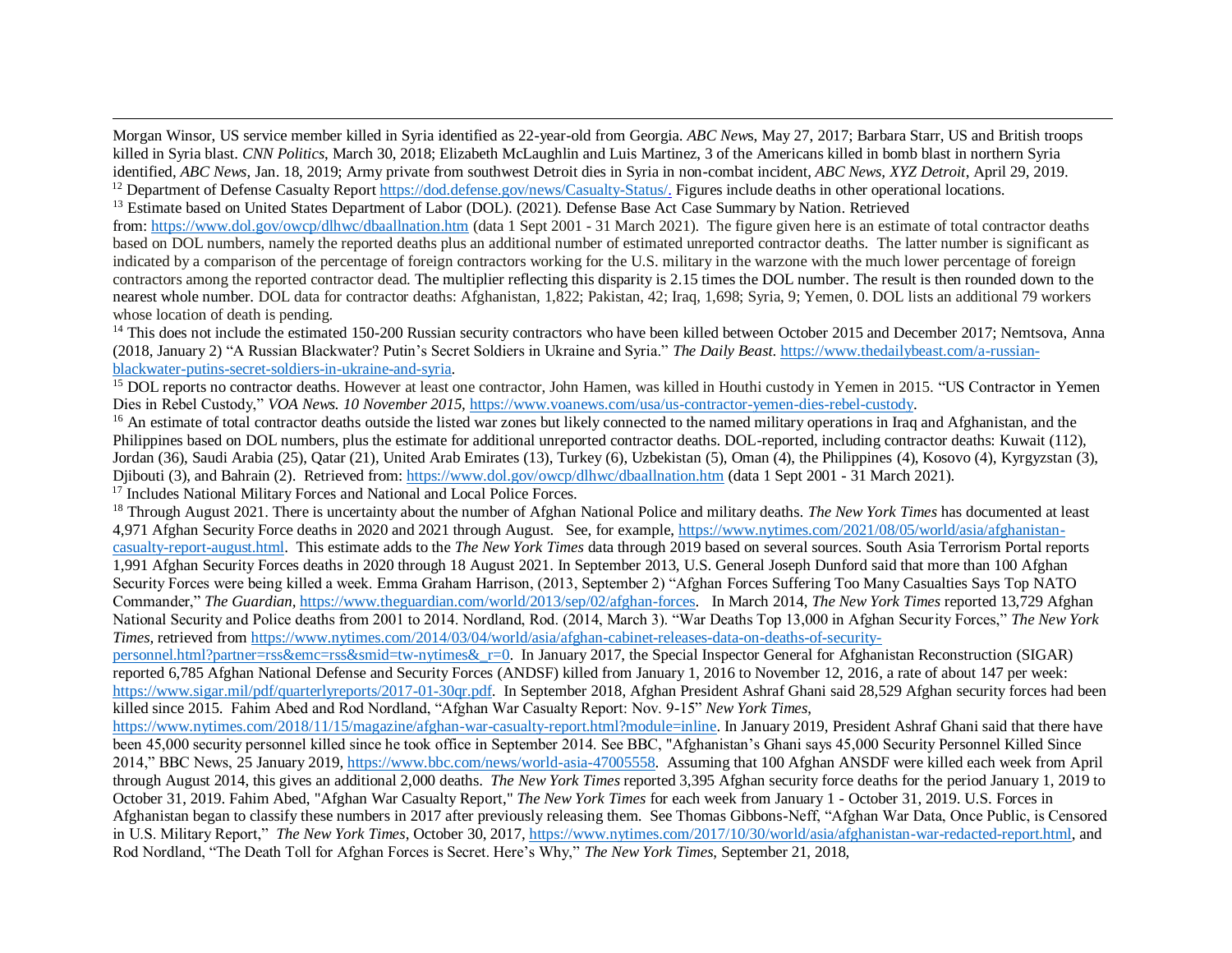[https://www.nytimes.com/2018/09/21/world/asia/afghanistan-security-casualties-taliban.html.](https://www.nytimes.com/2018/09/21/world/asia/afghanistan-security-casualties-taliban.html) In December 2017, the DOD reported that the "number of ANDSF casualties suffered while conducting local patrols and checkpoint operations was similar to that of 2016," while "the number of casualties in planned operations has decreased over the same period." Department of Defense, Enhancing Security and Stability in Afghanistan,

[https://www.defense.gov/Portals/1/Documents/pubs/1225-Report-Dec-2017.pdf.](https://www.defense.gov/Portals/1/Documents/pubs/1225-Report-Dec-2017.pdf) See Special Inspector General for Afghanistan Reconstruction (SIGAR), Quarterly Report April 30, 2018, [https://www.sigar.mil/quarterlyreports/index.aspx?SSR=6.](https://www.sigar.mil/quarterlyreports/index.aspx?SSR=6) Also for trends see, Livingston, I.S., and O'Hanlon, M. (2017). Afghanistan Index, Figure 1.15, p. 12*.* Brookings. Retrieved fro[m https://www.brookings.edu/afghanistan-index/.](https://www.brookings.edu/afghanistan-index/) See Crawford, Neta C. (2015, May 22). War Related Death, Injury and Displacement in Afghanistan and Pakistan 2001-2014:

[https://watson.brown.edu/costsofwar/files/cow/imce/papers/2015/War%20Related%20Casualties%20Afghanistan%20and%20Pakistan%202001-](https://watson.brown.edu/costsofwar/files/cow/imce/papers/2015/War%20Related%20Casualties%20Afghanistan%20and%20Pakistan%202001-2014%20FIN.pdf)

[2014%20FIN.pdf.](https://watson.brown.edu/costsofwar/files/cow/imce/papers/2015/War%20Related%20Casualties%20Afghanistan%20and%20Pakistan%202001-2014%20FIN.pdf) In December 2019, *The Washington Post,* using U.S. sources, reported more than 60,000 Afghan security forces had been killed. Craig Whitlock. December 9, 2019. "At War With the Truth," *The Washington Post.*[, https://www.washingtonpost.com/graphics/2019/investigations/afghanistan](https://www.washingtonpost.com/graphics/2019/investigations/afghanistan-papers/afghanistan-war-confidential-documents/)[papers/afghanistan-war-confidential-documents/.](https://www.washingtonpost.com/graphics/2019/investigations/afghanistan-papers/afghanistan-war-confidential-documents/) 

<sup>19</sup> Through 18 August 2021. Pak Institute for Peace Studies (PIPS) Annual *Pakistan Security Reports* records 9,314 through 2020. Retrieved from <http://pakpips.com/> through 2020. And for 2021, South Asia Terrorism Portal, records an additional 117 security forces deaths: [https://www.satp.org/satporgtp/countries/pakistan/database/casualties.htm.](https://www.satp.org/satporgtp/countries/pakistan/database/casualties.htm)

 $^{20}$  This is a soft estimate. There is little reporting on Iraqi military and police deaths after 2017. Carl Connetta estimates between 7,600 and 10,800 were killed in early 2003. See Carl Conetta. 20 October 2003. "The Wages of War: Iraqi Combatant and Noncombatant Fatalities in the 2003 Conflict,"

[http://www.comw.org/pda/fulltext/0310rm8.pdf.](http://www.comw.org/pda/fulltext/0310rm8.pdf) The Brookings Institute reported 11,919 Iraqi Military and Police deaths from June 2003 to June 2013. *Iraq Index, July 2013. [https://www.brookings.edu/wp-content/uploads/2016/07/index20130726.pdf.](https://www.brookings.edu/wp-content/uploads/2016/07/index20130726.pdf) .* Leith Aboufadel, "Over 26,000 Iraqi Soldiers Killed in 4 Year War with ISIS," *Almasdar News*, December 13, 2017: <https://www.almasdarnews.com/article/26000-iraqi-soldiers-killed-4-year-war-isis/>. During the war with ISIS, which faded as ISIS retreated in late 2017, the Iraqi military and police suffered many casualties. ISIS still makes attacks. This estimate includes 8,825 deaths recorded by iCasualties, for January 2005 to July 2011 and 1,300 deaths prior to 2005. Agence Presse France gives a total from August 2011 to January 2015 of 5,601 army and policy deaths, using Iraqi government figures. See

[https://docs.Google.com/spreadsheet/ccc?key=0Aia6y6NymliRdEZESktBSWVqNWM1dkZOSGNIVmtFZEE#gid=4.](https://docs.google.com/spreadsheet/ccc?key=0Aia6y6NymliRdEZESktBSWVqNWM1dkZOSGNIVmtFZEE#gid=4) However, the government numbers are assessed by Iraq Body Count to be a significant undercount.

<sup>21</sup> Pro-Government Forces. From Reports by the Syrian Observatory for Human Rights,  $\frac{http://www.syriahr.com/en/. SOHR documents 158,026 Pro-$ Government forces deaths from 2011-2021; of these about 77,441 occurred from 2011 through 2014. Thus, about 80,600 occurred from 2015 through May 2021. https://www.syriahr.com/en/217360/? cf chl\_jschl\_tk\_=pmd\_fkCQZqxFQ7V79rUZZPrdGgVwh7\_NQE30gJCBjFS\_XzA-1629466394-0-

[gqNtZGzNAeWjcnBszQiR.](https://www.syriahr.com/en/217360/?__cf_chl_jschl_tk__=pmd_fkCQZqxFQ7V79rUZZPrdGgVwh7_NQE30gJCBjFS_XzA-1629466394-0-gqNtZGzNAeWjcnBszQiR) Not including all other non-Syrian militia who were loyal to the Assad regime.

 $\frac{22}{22}$  Included in opposition fighters total below.

 $\overline{a}$ 

<sup>23</sup> Retrieved from iCasualties[, http://icasualties.org/,](http://icasualties.org/) 20 August 2021.

<sup>24</sup> There are troops from about 20 different state and non-state actors engaged in this war. Nearly 12,926 members of the Syrian Democratic Forces, allied with the US were killed, including about 11,000 Kurdish allies of the US have been killed since 2015. As of March 2021, the Russian Ministry of Defense acknowledged 112 servicemembers killed in Syrian Civil War. "Russian Losses After a Decade of Syria War," Russia Monitor, Warsaw Institute, 16 March 2021[, https://warsawinstitute.org/russian-losses-decade-syria-war/.](https://warsawinstitute.org/russian-losses-decade-syria-war/) However, noting that the Russians have not been truthful about their casualties, BBC estimates that 175 Russian soldiers died in Syria from September 2015 through 2018: cited in "Russia Covered up Soldier's Death in Syria, Media Reports," *The Moscow Times*, January 9, 2019. The Syrian Observatory for Human Rights estimates 264 total Russian soldiers and mercenaries killed since the beginning of the War. SOHR (2021). "Over 606,000 People Killed Across Syria Since the Beginning of the 'Syrian Revolution' Including 495,000 Document by SOHR," https://www.syriahr.com/en/217360/?\_cf\_chl\_jschl\_tk\_\_=pmd\_fkCQZqxFQ7V79rUZZPrdGgVwh7\_NQE30gJCBjFS\_XzA-[1629466394-0-gqNtZGzNAeWjcnBszQiR.](https://www.syriahr.com/en/217360/?__cf_chl_jschl_tk__=pmd_fkCQZqxFQ7V79rUZZPrdGgVwh7_NQE30gJCBjFS_XzA-1629466394-0-gqNtZGzNAeWjcnBszQiR) SOHR estimates that from 2016 through May 2021, 215 Turkish soldiers were killed fighting ISIS. In July 2021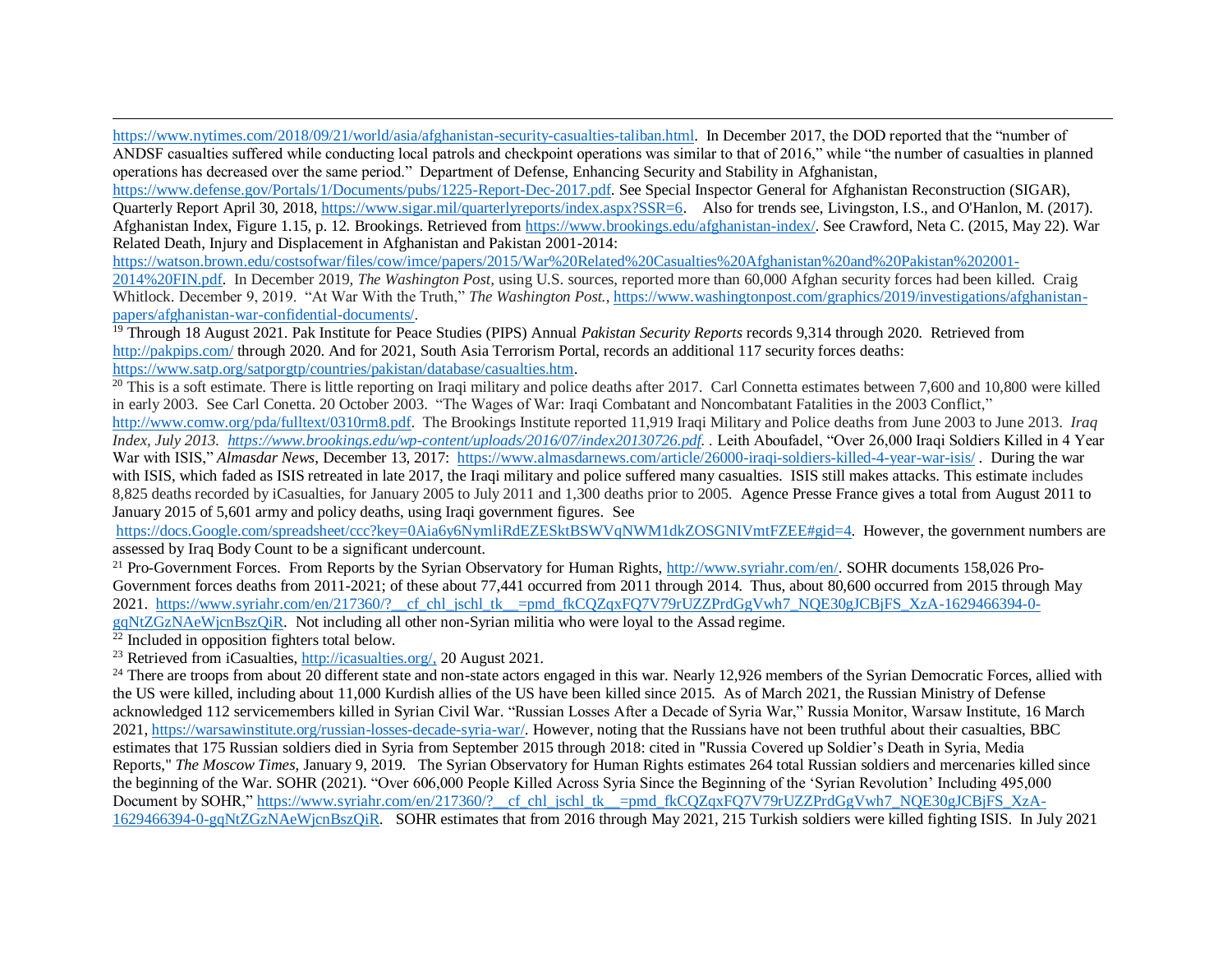$\overline{a}$ two more were killed. Associated Press, "2 Turkish Soldiers Killed in North Syria, 2 Others Wounded," 25 July 2021. [https://www.military.com/daily](https://www.military.com/daily-news/2021/07/25/2-turkish-soldiers-killed-north-syria-2-others-wounded.html)[news/2021/07/25/2-turkish-soldiers-killed-north-syria-2-others-wounded.html.](https://www.military.com/daily-news/2021/07/25/2-turkish-soldiers-killed-north-syria-2-others-wounded.html)

<sup>25</sup> For 2001-2007, see Crawford, Neta C. (2015, May 22). War Related Death, Injury and Displacement in Afghanistan and Pakistan 2001-2014: [https://watson.brown.edu/costsofwar/files/cow/imce/papers/2015/War%20Related%20Casualties%20Afghanistan%20and%20Pakistan%202001-](https://watson.brown.edu/costsofwar/files/cow/imce/papers/2015/War%20Related%20Casualties%20Afghanistan%20and%20Pakistan%202001-2014%20FIN.pdf) [2014%20FIN.pdf;](https://watson.brown.edu/costsofwar/files/cow/imce/papers/2015/War%20Related%20Casualties%20Afghanistan%20and%20Pakistan%202001-2014%20FIN.pdf) for 2008-2021, see the United Nations Assistance Mission in Afghanistan (UNAMA) mid-year and annual *Reports on the Protection of Civilians in Armed Conflict*, retrieved fro[m https://unama.unmissions.org/protection-of-civilians-reports.](https://unama.unmissions.org/protection-of-civilians-reports) These civilian death numbers include the recorded direct violent deaths. Additional direct violent deaths may not have been recorded. UNAMA only included deaths that it could verify through a stringent process and acknowledges that its number likely does not include all deaths. For July 2021, *The New York Times,* "The Afghan War Casualty Report," [https://www.nytimes.com/spotlight/afghan-war-casualty-reports.](https://www.nytimes.com/spotlight/afghan-war-casualty-reports) This total does not include the reported "dozens" of civilians killed on August 26, 2021 in Kabul.

<sup>26</sup> Through 2020. Pak Institute for Peace Studies (PIPS) annual *Pakistan Security Reports*. Retrieved from [http://pakpips.com/.](http://pakpips.com/) This data is mostly consistent with South Asia Terrorism Portal, Fatalities in Terrorist Violence in Pakistan 2003-2021. Retrieved from [https://www.satp.org/datasheet-terrorist](https://www.satp.org/datasheet-terrorist-attack/fatalities/pakistanSI)[attack/fatalities/pakistanSI.](https://www.satp.org/datasheet-terrorist-attack/fatalities/pakistanSI) The counts of the dead (and wounded) are complicated not only by the difficulty of access to war zones for investigators, but also because some actors have incentives to either exaggerate or to minimize the number of civilians killed, or to identify civilians as militants.

<sup>27</sup> Iraq Body Count tally through July 2021. IBC has verified their count through February 2017 and have provisionally verified their count through September 2019. IBC says that a complete analysis of Wikileaks data may add as many as 10,000 deaths. Source: Iraq Body Count[, https://www.iraqbodycount.org/.](https://www.iraqbodycount.org/)

<sup>28</sup> As of June 2021, the Syrian Observatory for Human Rights, reports 159,774 total civilians killed between 15 March 2011 and 30 May 2021 in the Syrian War. SOHR previously estimated about 65,000 civilians killed from 2011 through 2014. Thus, approximately 95,000 civilians have been killed between 2015 and 30 May 2021. [http://www.syriahr.com/en/.](http://www.syriahr.com/en/) The U.S. airstrikes began in September 2014. Air Wars, the best source for tracking airstrikes by all outside parties (U.S. led coalition, Russian Military, and the Turkish Military) in the Syrian Civil War, (2021) estimates between 8,317 and 13,190 civilian deaths in Syria due to US led coalition airstrikes. [https://airwars.org/conflict/coalition-in-iraq-and-syria/.](https://airwars.org/conflict/coalition-in-iraq-and-syria/)

<sup>29</sup> ACLED, Press Release[, https://www.acleddata.com/2019/10/31/press-release-over-100000-reported-killed-in-yemen-war/.](https://www.acleddata.com/2019/10/31/press-release-over-100000-reported-killed-in-yemen-war/) The Yemen Data Project records 9,717 civilians injured and 8,632 deaths since March 2015. Accessed 5 November 2019. [https://www.yemendataproject.org/data.html.](https://www.yemendataproject.org/data.html) Also see [https://www.acleddata.com/2019/06/18/yemen-snapshots-2015-2019/.](https://www.acleddata.com/2019/06/18/yemen-snapshots-2015-2019/)

 $30$  The data on civilians killed in insurgency and counterinsurgency and by terrorism and counterterrorism in the Philippines, Djibouti, Eritrea, Ethiopia, Jordan, Kenya, Kyrgyzstan, Seychelles, Sudan, Tajikistan, Turkey, Uzbekistan are unknown and disputed. For example, thousands of people have been killed in terrorist and counterterrorism in the Philippines. For a discussion see ACLED data and Ashley L. Rhoades and Todd Helmus. 2020. *Countering Violent Extremism in the Philippines: A Snapshot of Current Challenges and Responses*. (Santa Monica, RAND).

[https://www.rand.org/content/dam/rand/pubs/research\\_reports/RRA200/RRA233-2/RAND\\_RRA233-2.pdf.](https://www.rand.org/content/dam/rand/pubs/research_reports/RRA200/RRA233-2/RAND_RRA233-2.pdf) Also see, Jesse Chase-Lubitz. (2017, June 9) "Duterte's War on Terror Also Looks Like a War on Civilians," *Foreign Policy*. [https://foreignpolicy.com/2017/06/09/dutertes-war-on-terror-also-looks-like-a](https://foreignpolicy.com/2017/06/09/dutertes-war-on-terror-also-looks-like-a-war-on-civilians/)[war-on-civilians/.](https://foreignpolicy.com/2017/06/09/dutertes-war-on-terror-also-looks-like-a-war-on-civilians/) In 2007, Human Rights Watch Reported more than 1,700 people were killed in the Philippines between 2000 and July 2007. Human Rights Watch. (2007). "Philippines, Extremist Groups Target Civilians." [https://www.hrw.org/news/2007/07/30/philippines-extremist-groups-target-civilians#.](https://www.hrw.org/news/2007/07/30/philippines-extremist-groups-target-civilians) In their 2016 report, the "Global Terrorism Index", reported that 100 people were killed by terrorists in the Philippines in 2013. [http://economicsandpeace.org/wp](http://economicsandpeace.org/wp-content/uploads/2016/11/Global-Terrorism-Index-2016.2.pdf)[content/uploads/2016/11/Global-Terrorism-Index-2016.2.pdf.](http://economicsandpeace.org/wp-content/uploads/2016/11/Global-Terrorism-Index-2016.2.pdf)

 $31$  Neither the U.S. or NATO have released figures on the exact number of anti-government insurgents killed. From 1 July through 5 November 2019, Afghan National Defense Forces reported killing 10,259 militants/insurgents/terrorists. [https://mod.gov.af/en/press-release.](https://mod.gov.af/en/press-release) South Asia Terrorism Portal reports 10,793 militants killed in Afghanistan in 2020 and through 18 August 2021. [https://www.satp.org/datasheet-terrorist-attack/fatalities/afghanistan.](https://www.satp.org/datasheet-terrorist-attack/fatalities/afghanistan) See also Crawford, Neta C. (2015, May 22). War Related Death, Injury and Displacement in Afghanistan and Pakistan 2001-2014:

[https://watson.brown.edu/costsofwar/files/cow/imce/papers/2015/War%20Related%20Casualties%20Afghanistan%20and%20Pakistan%202001-](https://watson.brown.edu/costsofwar/files/cow/imce/papers/2015/War%20Related%20Casualties%20Afghanistan%20and%20Pakistan%202001-2014%20FIN.pdf) [2014%20FIN.pdf.](https://watson.brown.edu/costsofwar/files/cow/imce/papers/2015/War%20Related%20Casualties%20Afghanistan%20and%20Pakistan%202001-2014%20FIN.pdf)